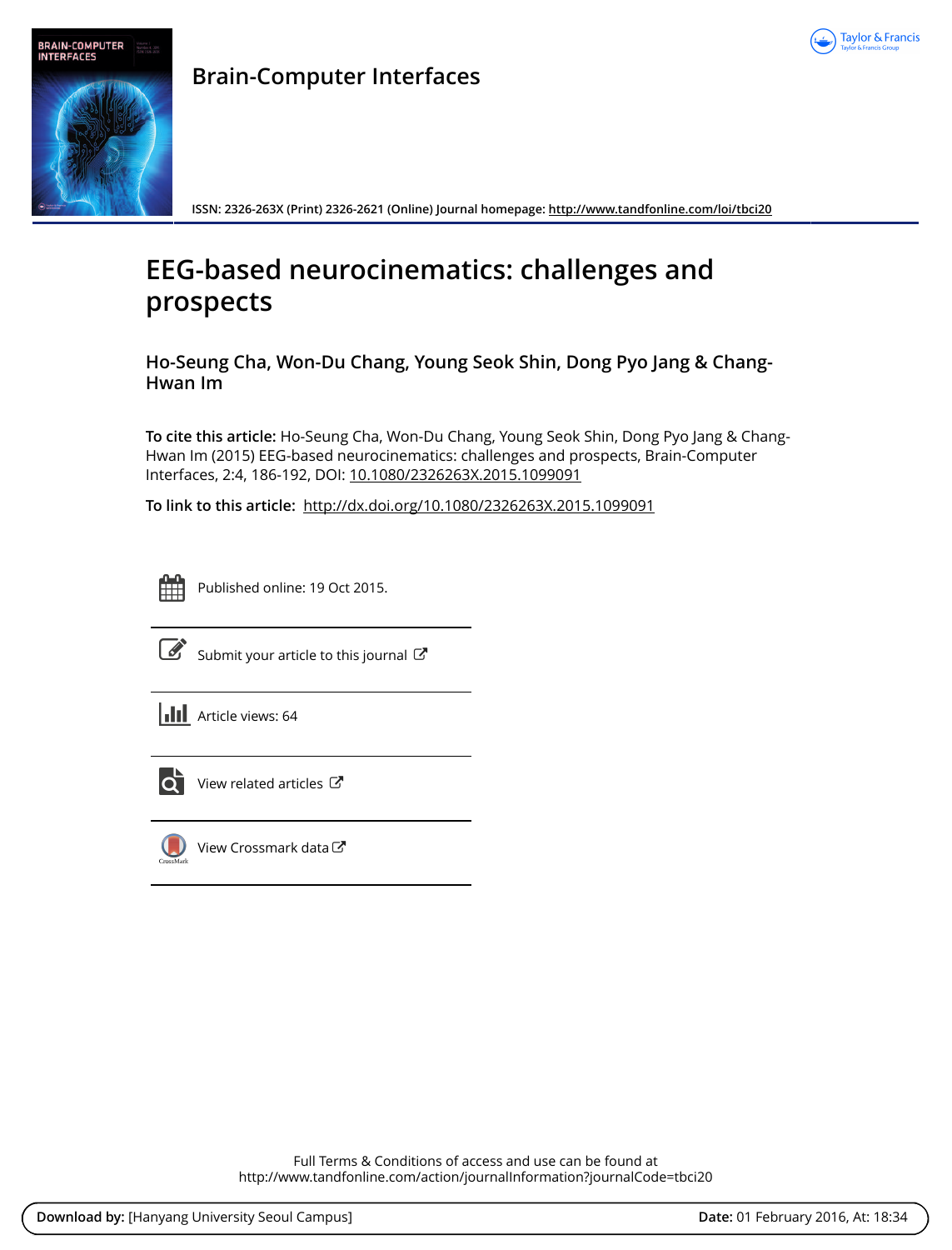

# EEG-based neurocinematics: challenges and prospects

Ho-Seung Cha[,](http://orcid.org/0000-0002-7437-4211) Won-Du Chang  $\textcircled{1}$ , Young Seok Shin, Dong Pyo Jang and Chang-Hwan Im\*

Department of Biomedical Engineering, Hanyang University, 222 Wangsimni-ro, Seongdong-gu, Seoul, 133-791, Republic of Korea

(Received 31 March 2015; accepted 19 September 2015)

Neurocinematics is an emerging research discipline that studies audiences' cognitive and affective responses to cinematic stimuli. To date, functional magnetic resonance imaging (fMRI) has been the most widely used research tool for neurocinematics studies; however, recent studies have shown that electroencephalography (EEG) can also be a promising tool for neurocinematics studies thanks to its excellent temporal resolution. In this article, after discussing challenges and prospects for EEG-based neurocinematics, we introduced two potential film-rating indices named 'empathy index' and 'reactivity index' as examples of EEG-based neurocinematic markers. Preliminary experiments showed that the new indices have the potential to be used as promising tools for film evaluation.

Keywords: neurocinematics; cognitive film theory; inter-subject correlation; affective computing; electroencephalography (EEG)

## 1. Introduction

Recent advances in neuroimaging technology allowed researchers to investigate the neural mechanisms underlying human emotion, leading to the popularization of affective neuroscience. Neurocinematics was introduced as a branch of affective neuroscience by Hasson et al., [\[1,2\]](#page-6-0) aiming to provide novel filmmaking techniques by analyzing viewers' brain activities. In Hasson et al.'s studies,[\[1,2\]](#page-6-0) the change in emotions during a film screening was observed utilizing functional magnetic resonance imaging (fMRI). They suggested a new approach called inter-subject correlation (ISC), which could measure how brains of different people are similarly activated. The newly suggested index, ISC, showed the possibility of being used as a new measure to evaluate films.

Although the fMRI-based neurocinematics studies provided a new way of evaluating films, several issues still need to be addressed for the practical application of neurocinematics. First, the experimental environments of the current fMRI-based neurocinematics studies are very different from the normal environment where viewers watch films in a theater. In the study by Hasson et al.,[[2\]](#page-6-0) study participants were lying on their backs in an MRI scanner feeling constrained and watched the film in an unnaturally small space, which might be inappropriate for eliciting natural emotions. Second, a viewer who is watching a film can have different feelings depending on who or how many people are with the viewer, but only one person can watch a film in the fMRI environment. Third, fMRI is relatively expensive compared to other neuroimaging modalities. In practice, testing a large

\*Corresponding author. Email: [ich@hanyang.ac.kr.](mailto:ich@hanyang.ac.kr)

number of subjects is generally required to evaluate the reliability of experiments. Lastly, fMRI is limited by its low temporal resolution, which could make it difficult to synchronize a scene in a film with a neuroimage obtained from fMRI. To address all these issues, Dmochowski et al. [\[3](#page-6-0)] used electroencephalography (EEG) as a new imaging modality to study neurocinematics. They suggested that EEG might be more suitable for investigating changes in brain activities during fast-changing movie scenes due to its higher temporal resolution. In the present article, we briefly reviewed recent EEG-based neurocinematics studies and discussed future prospects of this emerging discipline.

# 2. Movies as a useful tool to study human affective neuroscience

Traditionally, pictures have been the preferred stimuli to study human emotion. Specifically, the International Affective Picture System (IAPS) [\[4](#page-6-0)] has been extensively used in both fMRI- and EEG-based affective neuroscience studies. These static visual stimuli can be effectively used to investigate brain responses to discrete emotions such as happiness, sadness, fear, and anger [[5\]](#page-6-0) as well as to study the multidimensional emotion model composed of valence, arousal, and dominance.[\[6](#page-6-0)] Conventional EEG studies generally measured event-related potentials (ERPs) elicited by a specific kind of emotional picture. For example, early posterior negativity (EPN) and late positive potential (LPP) are well-known ERP components showing significant differences in both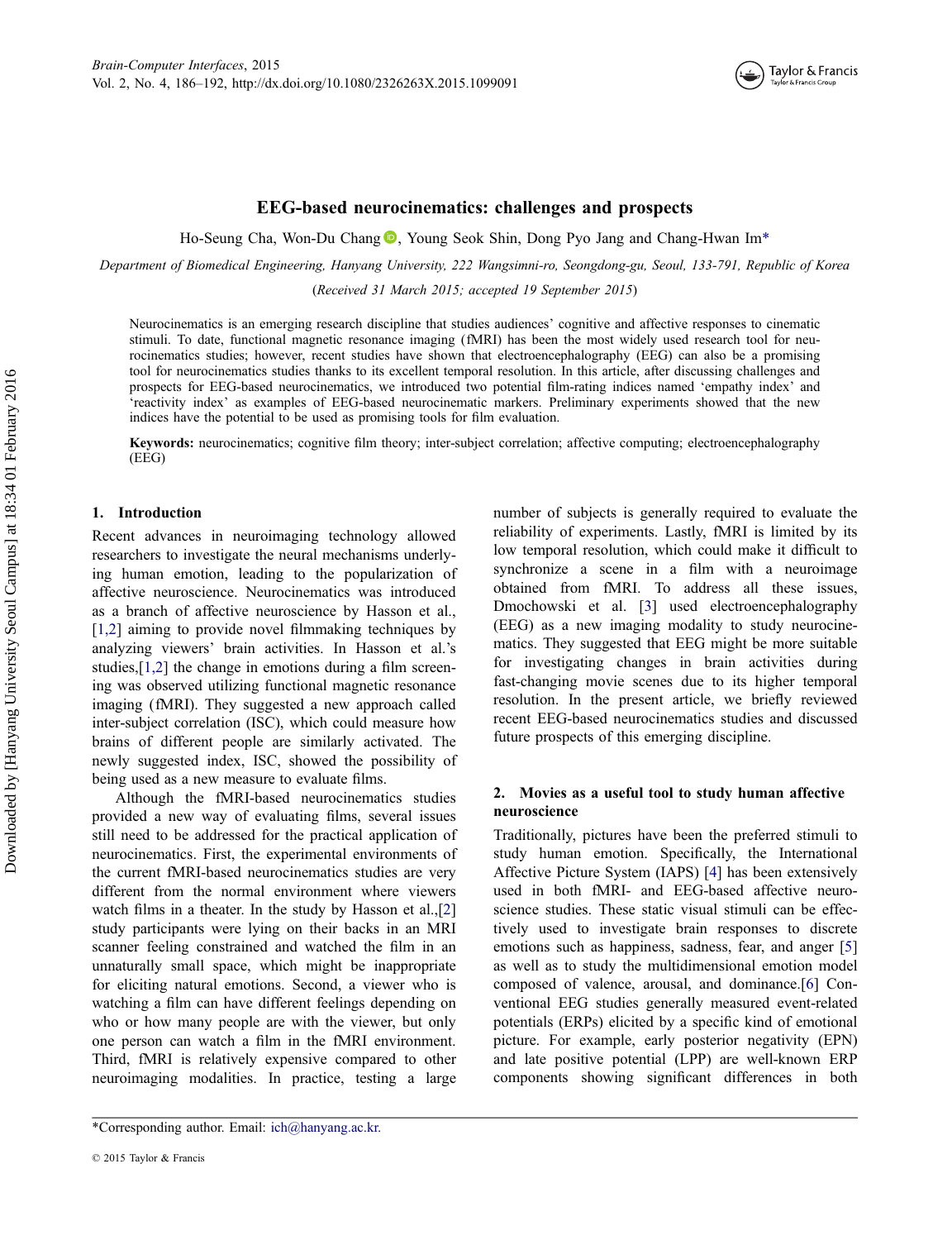amplitudes and latencies when pictures eliciting different emotional states are presented.[[7\]](#page-6-0)

Although conventional ERP-based emotion studies provided valuable information on the neural substrate of human emotion, whether the study participants actually felt the designated emotions in the highly controlled experimental settings was still questionable. Note that the participants in the conventional ERP experiments were generally forced to stay immobile and look at fixation marks and pictures during the entire experiment. Furthermore, some studies have demonstrated that this highly constrained experimental environment might lead to a consistent activation of specific visuotopic areas and object-related regions, and thereby might inhibit the natural emotional process of the human brain.[\[2](#page-6-0)] To circumvent this issue, neuroscientists have started to use movie clips instead of static visual stimuli [[8\]](#page-6-0) as movies are thought to be able to evoke a variety of emotions more naturally than picture stimuli. Early studies generally used short movie clips edited to elicit specific emotions effectively, and analyzed the changes in EEG rhythmic activities after watching the clips [9–[13](#page-6-0)] to classify different discrete emotions.

Recently, deviating from the conventional affective neuroscience studies, some studies attempted to develop novel EEG neuromarkers that can evaluate cognitive or affective states of audiences during movie screening, with the aim to apply neuroscience techniques to practical applications such as evaluation of movie trailers or TV commercials. Some representative examples of the EEGneurocinematics studies are summarized in Table 1. Dmochowski et al. proposed a new signal decomposition method that extracts maximally correlated signal components from multiple EEG recordings.[[3\]](#page-6-0) A new index termed 'emotionally laden attention' was evaluated by computing intra- and inter-subject correlation coefficients in the component space, and was verified by screening three short movie clips twice. Interestingly, the peaks of

intra-subject correlations (IaSC) appeared at crucial scenes, and disappeared when the movie scenes were scrambled. They additionally showed the ISC value was reduced when subjects watched the movie twice repeatedly. In another article,[\[23](#page-6-0)] the researchers further compared individuals' neural signals with not only their own preferences but also the preferences of a larger number of people. They developed an index termed 'neural reliability', which was computed based on the components analysis approach proposed in [\[3\]](#page-6-0), and compared it with various indices such as frequency of tweet, viewership of TV show, and gratings of audiences who watched specific advertisements. Kong et al. [\[14\]](#page-6-0) proposed a new index termed 'impression index' to track how impressed viewers were when watching commercial videos. The research group devised the impression index by combining memorization and attention indices. They improved global field power (GFP) [\[15\]](#page-6-0) into general global field power  $(G^2FP)$  by giving different weighting to each EEG channel.[\[14](#page-6-0)] The results showed that the change in the developed index matched well with the results of a questionnaire asking which scenes were impressive in the videos. More recently, Lee et al. [[16](#page-6-0)] proposed that global field synchronization (GFS), which is known as an index reflecting human cognitive processes, might be used to track emotional arousal changes during video watching. They hypothesized that emotional processing may distract from cognitive processes, thereby leading to reduced overall functional connectivity of the brain during emotional processing. The scenes identified as most impressive or memorable in the questionnaire study matched well with the local minima of the grand-averaged GFS waveforms, suggesting that their approach can potentially be applied to the evaluation of cultural content or broadcasting products.

Despite these promising results, many issues still remain to be addressed and new approaches need to be introduced for commercialization of this field. In the next section, we discuss current limitations of EEG-based neurocinematics and provide prospects for this emerging discipline.

Table 1. Representative EEG-based neurocinematics papers.

| <b>Article</b>             | <b>Clips</b>                                                                                      | Approach                                                                | <b>Findings</b>                                                                                                                               |
|----------------------------|---------------------------------------------------------------------------------------------------|-------------------------------------------------------------------------|-----------------------------------------------------------------------------------------------------------------------------------------------|
| Dmochowski<br>et al., 2012 | Three 6-min movie clips                                                                           | Component analysis and<br>inter-subject correlation<br>(ISC)            | Correlated components of EEG occur with<br>emotionally arousing moments of the films                                                          |
| Kong et al.,<br>2013       | Six 30-s commercials                                                                              | General global field<br>powers (GFP) of specific<br>electrodes          | Change of proposed impression index matched<br>well with impressive scenes in advertisements by<br>interview                                  |
| Lee et al.,<br>2014        | Two 5-min video clips (positive and<br>negative)                                                  | Global field<br>synchronization (GFS)<br>among multiple EEG<br>channels | Change of GFS reflects emotional arousal well                                                                                                 |
| Dmochowski<br>et al., 2014 | Broadcast of television shows ('The<br>Walking Dead') and twenty 30-s<br>Superbowl advertisements | Component analysis and<br>inter-subject correlation<br>(ISC)            | Neural reliability of small group is significantly<br>regressed with not only their own preferences but<br>also preferences of a larger group |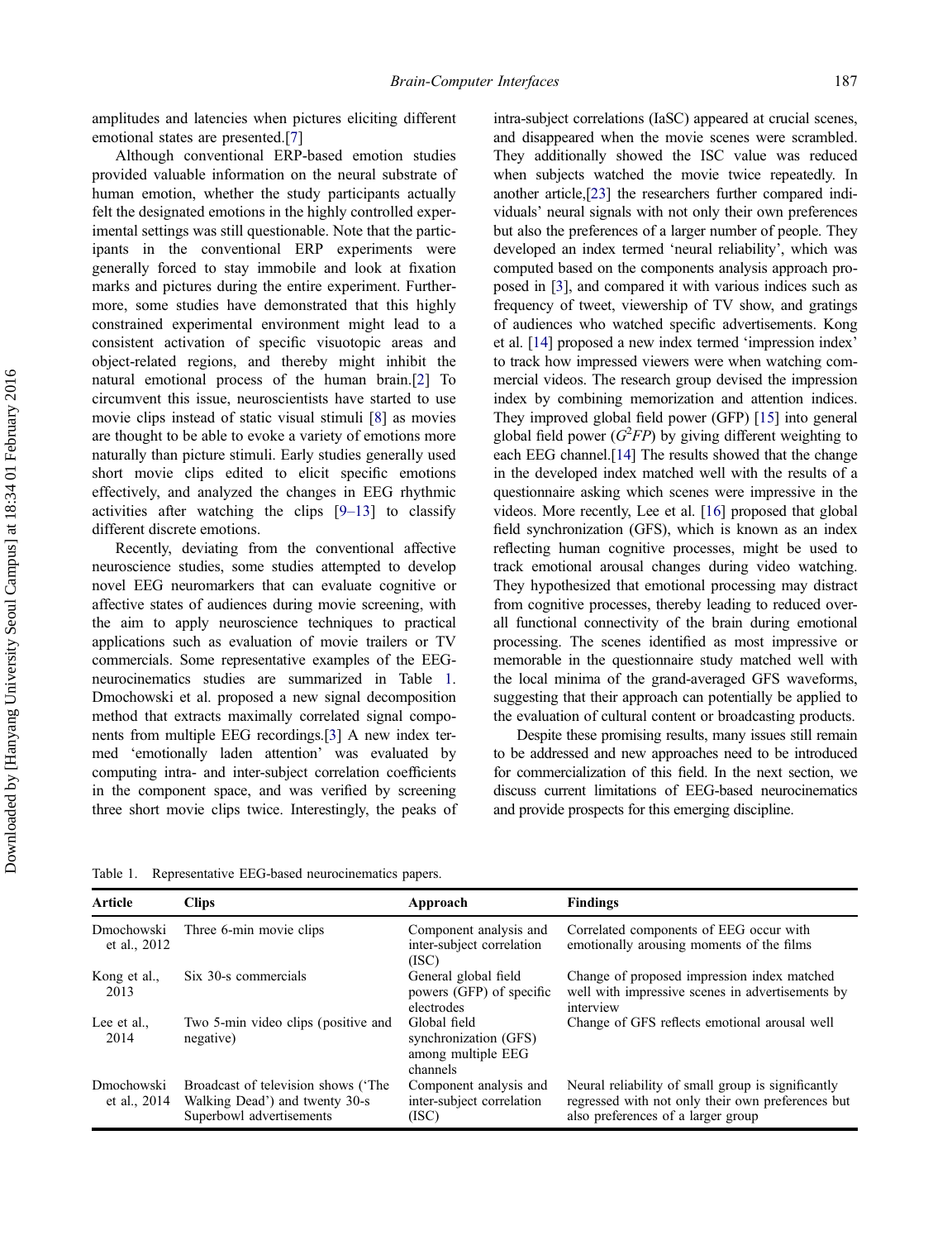## 3. Issues and prospects

EEG is believed to be less reliable in determining detailed emotional processing of audiences than fMRI due to its lower spatial resolution. To enhance the overall reliability of emotion recognition, recent studies have attempted to use physiological signals simultaneously recorded with EEG [\[17](#page-6-0)–20]. Eventually, these attempts might yield a more reliable neurocinematic index. The photoplethysmogram (PPG), skin conductance, skin temperature, pupillary response, and electromyography (EMG) are representative examples of the physiological signals that have been being used for the recognition of human emotion or brain states. It is noteworthy that electrooculography (EOG), which is regarded as producing artifacts contaminating frontal EEG signals, has the potential to be used as a new biomarker of attention [[21\]](#page-6-0) during movie screening.

Another limitation of the current EEG-based neurocinematics is the large individual variability, which has not been discussed extensively to date. For example, individual preferences for film genres might be different according to personal characteristics such as political inclination, personality, gender, age, professional occupation, and culture. Hammann and Canli suggested that differences in personality, dispositional affect, sex, and genotype could give different modulation of neural bases of emotion processing in prefrontal, limbic, and other brain regions.[[22\]](#page-6-0) Accordingly, prior to applying neurocinematics methods to a larger number of people, the influence of individual characteristics on the EEG-based movie evaluation results should be demonstrated.

Further studies in neurocinematics may answer some fundamental questions regarding the film by providing objective indices related to the audience's emotion. The following are some examples. (1) Does the degree of immersion or empathy change when watching a film together with other people in comparison to watching it alone? (2) Is the degree of audience immersion affected by the film format, such as 2D, 3D, 4D, or IMAX formats? (3) Can the emotional response of an individual to cinematic stimuli be influenced by the surrounding people (e.g. a partner whom the individual dislikes)? It is expected that recent development of wearable EEG technology might allow for simultaneous recording of EEG data from a large number of individuals watching the same movie in a cinema. In order to acquire clean EEG signals in the theater environment, advanced signalprocessing techniques to detect and remove unwanted artifacts contaminating EEG signals, such as motion artifacts, eye movements, and other bio-signals, need to be introduced in future studies.

The EEG-based neurocinematics studies should be eventually applied to the film industry. In particular, the

tracking of the emotional index during movie screening is expected to be used for film-editing processes. During the film editing, the film producer should place various scenes or shots into the appropriate places [\[23,24\]](#page-6-0) because appropriate positioning of scenes and shots contributes significantly to viewers' emotional responses such as attention, reaction, and immersion.[[25\]](#page-6-0) Accordingly, time-resolved tracking of such emotional responses via neural signals can help the film-makers to arrange scenes or shots into the most appropriate places so as to maximize the audience's response.

Rating a film from the perspective of audiences is crucial because it can be a barometer of its box-office success. Currently, movies are generally rated via online movie information sites such as the Internet Movie Database (IMDb; [http://us.imdb.com\)](http://us.imdb.com) as well as via evaluation by professional film critics. However, the online rating scores can be easily manipulated by some viewers' intentionally distorted scoring, which is often associated with the distributors and marketers in the film industry. Therefore, it is expected that EEG-based film-rating indices can be used as auxiliary tools to enhance the overall reliability of the current film-rating systems. In Dmochowski et al.'s study,[\[26](#page-6-0)] the authors demonstrated that their 'neural reliability index' evaluated for 12 subjects could predict the subjective ratings from a large audience with surprisingly high accuracy, demonstrating the great potential of the 'brain' indices in the film industry.

# 4. Examples of new 'brain' indices: empathy index and reactivity index

In this paper, we preliminarily tested two new 'brain' indices, which were devised to measure the empathy and reactivity of audiences during movie screening. The two indices were named 'empathy index' and 'reactivity index', respectively. The empathy index was defined as how much the collective audience feels empathy with the subjects of the film (e.g., sadness, happiness, etc.). To develop this index, 25 subjects participated in the offline experiments. The EEG data were acquired while the participants were watching two short video clips (approximately 4–5 min long) designed to elicit two different emotion types (anger and sadness). The detailed information on the experiments can be found in the supplementary document file. The participants scored each clip from 1 to 10 based on how strong an emotion they felt from the clip (1 was the lowest score and 10 the highest score). To develop a new index, 10 subjects were selected for each clip and were divided into two groups based on the scores. A group scoring low (GSL) was composed of subjects who scored low while a group scoring high (GSH) was composed of subjects who responded with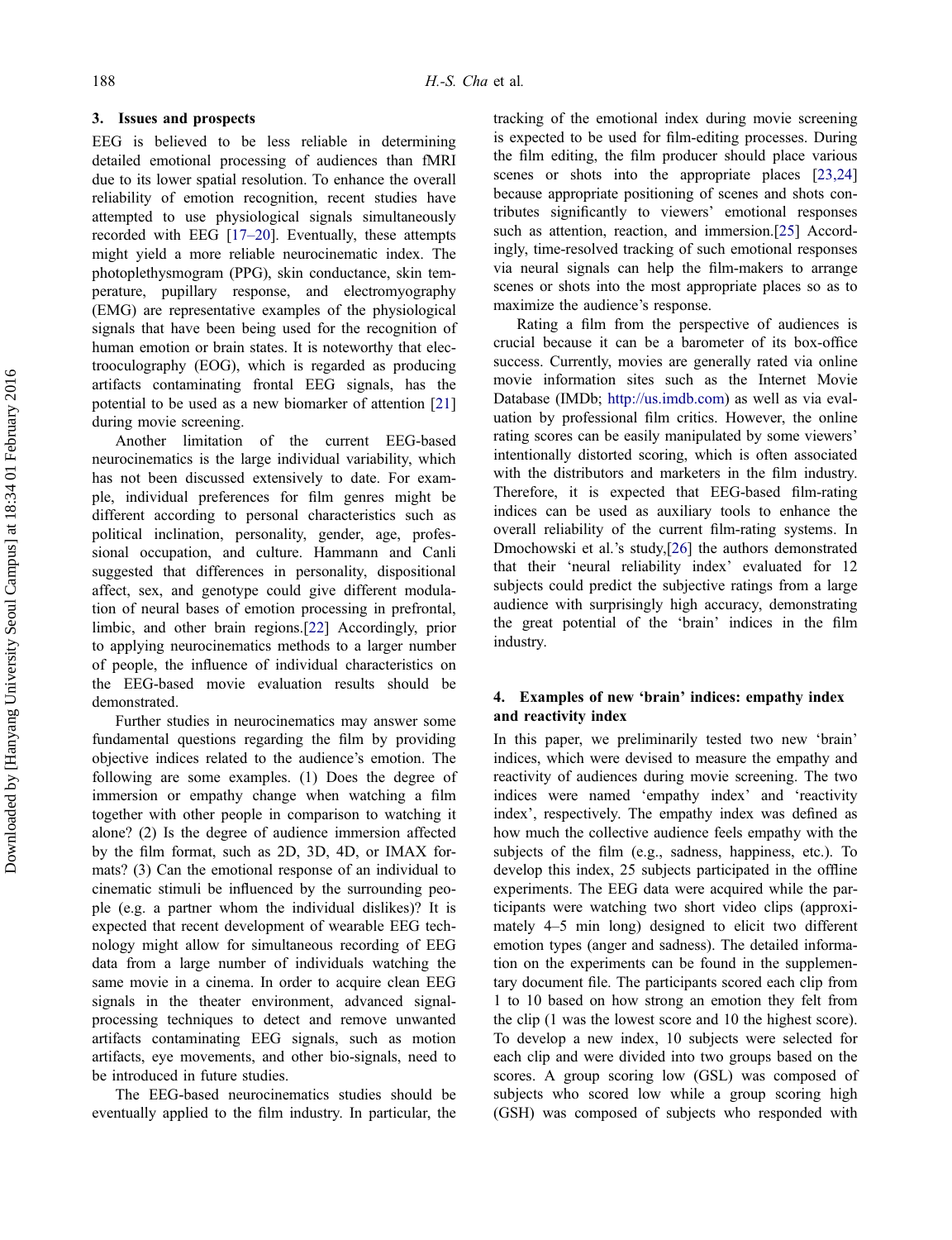high scores (Table 2). The reason for grouping in this way was because the individuals in the GSH commonly felt the 'intended' feelings (anger and sadness). In other words, the video clips were not effective in eliciting the 'intended' feelings to the individuals in the GSL. Accordingly, we had expected that higher ISC would be obtained in the GSH and low ISC in the GSL. We first evaluated the temporal change in EEG power of a high beta (22–30 Hz) frequency band at Fp1, based on the reports that prefrontal beta activity is closely associated with both cognitive and emotional processes.[[27\]](#page-6-0) The ISC value between a pair of subjects was evaluated using a Matlab® toolbox called Hermes™ [\(http://hermes.ctb.](http://hermes.ctb.upm.es/) [upm.es/](http://hermes.ctb.upm.es/)), when a classical correlation was evaluated and a surrogate test was applied to assess the statistical significance. We then generated a binary connectivity network by selecting connections satisfying the following two conditions: correlation larger than 0.2 ( $r > 0.2$ ) and p-value less than .05 ( $p < .05$ ). Figure [1](#page-5-0) shows the network diagrams of the ISC results, where each node represents a subject and nodes are connected only when the ISC between nodes is high enough. The degree of empathy was quantified using a mean nodal degree,[\[28](#page-6-0)] a representative graph-theoretical measure. As expected, many nodes were connected with each other in the GSH, while fewer nodes were connected in the GSL (see Figure [1](#page-5-0)). The calculated mean degree was 2.0 and 0 with the GSH and GSL, respectively, in the 'anger' clips, and 2.4 and 1.2 in 'sadness' clips (Table [3](#page-5-0)), showing the possibility that the ISC of left prefrontal beta activity may be an influential candidate index for 'degree of empathy'.

In addition to the empathy index, we developed another index to quantify the reactivity of audiences. In some genres of movies such as action, horror, and thriller movies, the reactivity of audiences is regarded as an important factor to evaluate the possibility of success for the movie.[[29\]](#page-6-0) To develop a new index named the 'reactivity index', EEG data were recorded from 24 subjects

consisting of 12 male and 12 female subjects during movie screening. A representative Korean thriller movie, 'The Chaser' (2008), was selected as the test movie. Details of the data acquisition and data processing can be found in the supplementary document file. We hypothesized that the time-resolved EEG features related to emotion such as frontal alpha asymmetry would fluctuate more widely and more frequently with female subjects rather than males because 'The Chaser' includes a lot of extremely cruel and violent scenes. To quantify the overall degree of fluctuation of the EEG features, Teager's energy operator was adopted,[\[30](#page-6-0)] which can consider both the variation and frequency of time-series. Two groups were assigned based on sex, and the reactivity index was computed by integrating the Teager's energy over time. Our results showed that the reactivity index of the female group was significantly higher than that of the male group ( $p = .023$ , Wald-Wolfowitz runs test), as expected, which demonstrates that our new reactivity index might be potentially used as a promising index to quantify the emotion variation of audiences.

The above two indices named 'empathy index' and 'reactivity index' may be used for rating films. The degree of empathy aroused by the film can be a good reference for film-makers who want to maximize audiences' empathy. The 'reactivity index' is expected to be effectively used for evaluating horror or thriller movies as mentioned before. It would be also interesting to see differences of empathy and reactivity among various sub-groups, e.g., between male and female audiences, and among different generations. These results could also be effectively used to determine the target audiences of a film before the promotion of the film starts.

The above two indices are just examples of the potential 'brain' film-rating indices, which still need to be further validated through a series of additional experiments with a variety of audiences. There have been many EEG features that correlate cognitive or emotional states of the

| Emotional Type of Clip | Group scoring high (GSH)<br>Participant no.<br>Score |     | Group scoring low (GSL)<br>Participant no.<br>Score |     |
|------------------------|------------------------------------------------------|-----|-----------------------------------------------------|-----|
| Anger                  |                                                      | 10  |                                                     |     |
|                        |                                                      | 10  |                                                     |     |
|                        |                                                      | 10  |                                                     |     |
|                        |                                                      |     |                                                     |     |
|                        |                                                      |     | 10                                                  |     |
|                        | Average                                              | 9.6 | Average                                             | 5.8 |
| Sadness                |                                                      | 10  |                                                     |     |
|                        |                                                      | 10  |                                                     |     |
|                        |                                                      | 10  |                                                     |     |
|                        |                                                      |     |                                                     |     |
|                        |                                                      |     | 10                                                  |     |
|                        | Average                                              | 9.6 | Average                                             | 6.2 |

Table 2. The score values of two participant groups (GSH and GSL). The participants scored each of two different clips from 1 to 10 based on how strong an emotion they felt from the clip.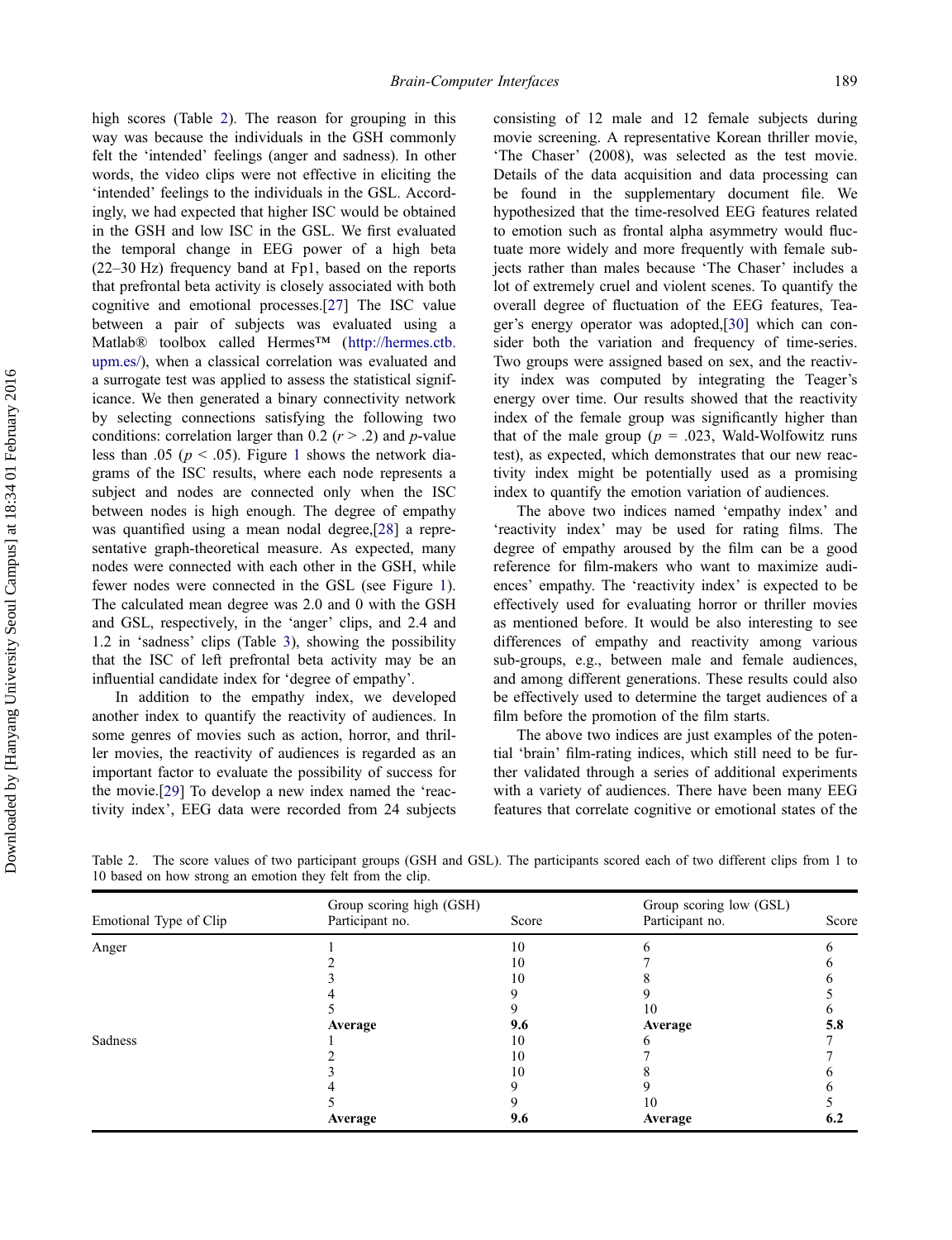<span id="page-5-0"></span>

Figure 1. The inter-subject correlation (ISC) diagrams of a group scoring high (GSH) and a group scoring low (GSL), where five nodes represent each subject: (a) ISC diagram for GSH ('anger' video); (b) ISC diagram for GSL ('anger' video); (c) ISC diagram for GSH ('sadness' video); (d) ISC diagram for GSL ('sadness' video). As seen in the figures, many nodes are interconnected in GSH, but relatively fewer nodes are interconnected in GSL.

Table 3. The empathy index evaluated for two types of movie clips, 'anger' and 'sadness'. The inter-subject correlation of high beta band power of Fp1 was evaluated, and the empathy index was then defined as the mean degree of the binary connectivity network. GSL and GSH represent a group scoring low and a group scoring high, respectively.

|                | Group scoring low (GSL) |
|----------------|-------------------------|
| Anger          |                         |
| Sadness<br>2.4 |                         |

human brain, such as event-related synchronization/desynchronization (ERS/ERD),[[31\]](#page-6-0) the power spectral density (PSD) of theta, alpha, beta, gamma, and sensorimotor rhythms,[\[32](#page-6-0)–38] frontal EEG asymmetry,[[39,40](#page-7-0)] and cross-frequency coupling.[\[41](#page-7-0)] It is expected that advances in passive BCI technology,[\[42](#page-7-0)] which studies new EEG features to decode individual brain states, would also contribute to the development of new techniques that can enhance the reliability of EEG-based neurocinematics.

## 5. Conclusion

In this short review article, we briefly reviewed the current state-of-the-art of EEG-based neurocinematics, and discussed the grand challenges and prospects of this emerging technology. Furthermore, we suggested two new 'brain' film-rating indices that might be potentially used for EEG-based neurocinematics studies. Neurocinematics is a fascinating area not only for neuroscientists but also for film-industry professionals as it has the potential to provide a new way for objective evaluation of films. However, many issues still remain to be addressed for the commercialization of EEG-based neurocinematics, such as large individual variability, absence of detailed questionnaires, and incomplete wearable EEG technology, which need to be studied further in future studies.

#### Acknowledgements

This work was supported in part by the IT R&D program of MSIP/KEIT (KI10045461, Development of cultural contents evaluation technology based on real-time biosignal of multiple subjects) and in part by a National Research Foundation of Korea (NRF) grant funded by the Korean government (MSIP) (No. 2014R1A2A1A11051796).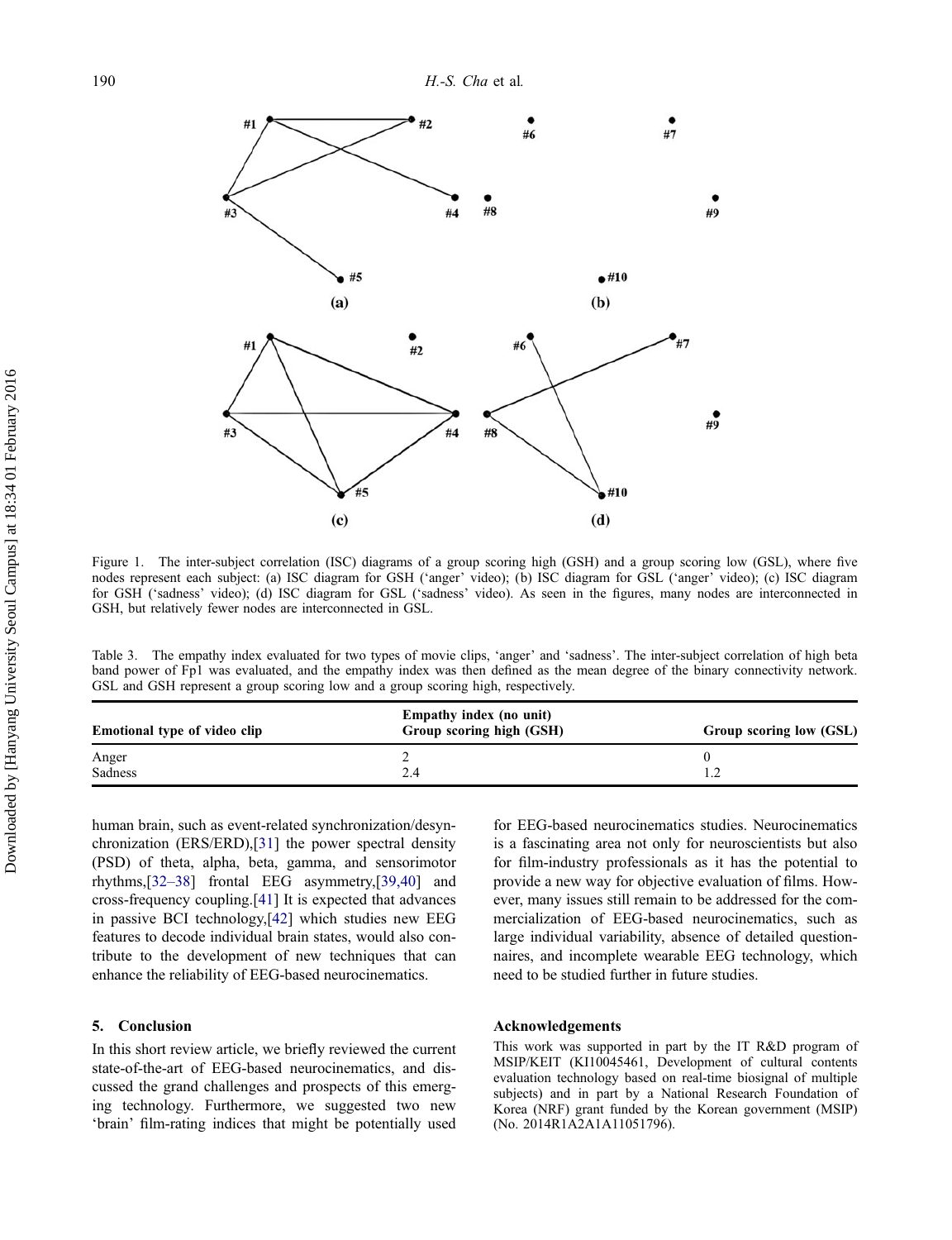#### <span id="page-6-0"></span>Disclosure statement

No potential conflict of interest was reported by the authors.

#### Funding

National Research Foundation of Korea10.13039/ 501100003725 [Grant Number No. 2014R1A2A1A11051796]; MSIP/KEIT [Grant Number KI10045461].

#### **ORCID**

Won-Du Chang <http://orcid.org/0000-0002-7437-4211>

## References

- [1] Hasson U, Landesman O, Knappmeyer B, et al. Neurocinematics: the neuroscience of film. Projections. 2008;2  $(1):1-26.$
- [2] Hasson U, Nir Y, Levy I, et al. Intersubject synchronization of cortical activity during natural vision. Science. 2004;303(5664):1634–1640.
- [3] Dmochowski JP, Sajda P, Dias J, et al. Correlated components of ongoing EEG point to emotionally laden attention–a possible marker of engagement? Front Hum Neurosci. 2012;6:112.
- [4] Bradley MM, Lang PJ. The International Affective Picture System (IAPS) in the study of emotion and attention. In: Coan JA and Allen JB, editors. Handbook of emotion elicitation and assessment. New York, NY: Oxford University Press, 2007. p. 29–46.
- [5] Roseman IJ. Cognitive determinants of emotion: a structural theory. Pers Soc Psychol Rev. 1984;5: 11–36.
- [6] Russell JA. Pancultural aspects of the human conceptual organization of emotions. J. Pers. Soc. Psychol.. 1983;45 (6): 1281.
- [7] Schupp HT, Flaisch T, Stockburger J, et al. Emotion and attention: event-related brain potential studies. In: S Anders GEMJJK, Wildgruber D, editors. Prog. Brain Res.. 156. Amsterdam: Elsevier; 2006. p. 31–51.
- [8] Gross JJ, Levenson RW. Emotion elicitation using films. Cognition & Emotion. 1995;9(1):87–108.
- [9] Krause CM, Viemerö V, Rosenqvist A, et al. Relative electroencephalographic desynchronization and synchronization in humans to emotional film content: an analysis of the  $4-6$ ,  $6-8$ ,  $8-10$  and  $10-12$  Hz frequency bands. Neurosci. Lett. 2000;286(1):9–12.
- [10] Murugappan M, Ramachandran N, Sazali Y. Classification of human emotion from EEG using discrete wavelet transform. J. Biomed. Sci. Eng. 2010;03:390.
- [11] Aftanas LI, Lotova NV, Koshkarov VI, et al. Non-linear dynamic complexity of the human EEG during evoked emotions. Int. J. Psychophysiol. 1998;28(1):63–76.
- [12] Costa T, Rognoni E, Galati D. EEG phase synchronization during emotional response to positive and negative film stimuli. Neurosci. Lett. 2006;406(3):159–164.
- [13] Nie D, Wang X-W, Shi L-C, et al. EEG-based emotion recognition during watching movies. In: Proceedings of the Int IEEE EMBS Conf Neural Eng., 2011 Apr 27-May 1; Cancun(Mexico); 2011. p. 667–670.
- [14] Kong W, Zhao X, Hu S, et al. Electronic evaluation for video commercials by impression index. Cogn. Neurodyn. 2013;7(6):531–535.
- [15] Hamburger HL, Burgt M. Global field power measurement versus classical method in the determination of the latency of evoked potential components. Brain Topogr. 1991;3(3):391–396.
- [16] Lee JH, Lim JH, Han CH, et al. Global EEG synchronization as an indicator of emotional arousal and its application for tracking emotional arousal changes during video watching. In: Proceedings of the 2014 Korean Society for Human Brain Mapping (KHBM) Workshop & Symposium - Fall Conference; 2014 Nov 7; Seoul(Republic of Korea); 2014.
- [17] Takahashi K, Tsukaguchi A. Remarks on emotion recognition from multi-modal bio-potential signals. In: Proceedings of the IEEE Int Conf Syst Man Cybern., 2004 Dec 8-10; Hammamet(Tunsia); 2004. p. 1654–1659.
- [18] Khalili Z, Moradi M. Emotion detection using brain and peripheral signals. In: Proceedings of the Biomedical Engineering Conference, 2008 Dec 18-20; Cairo(Eygpt); 2008. p. 1–4.
- [19] Khalili Z, Moradi MH. Emotion recognition system using brain and peripheral signals: using correlation dimension to improve the results of EEG. In: Proceedings of the International Joint Conference on Neural Networks, 2009 June 14-19; Atlanta(USA); 2009. p. 1571–1575.
- [20] Soleymani M, Pantic M, Pun T. Multimodal emotion recognition in response to videos. IEEE Transactions on Affective Computing. 2012;3(2): 211–223.
- [21] Orchard LN, Stern JA. Blinks as an index of cognitive activity during reading. Integr. Physiol. Behav. Sci. 1991;26(2):108–116.
- [22] Hamann S, Canli T. Individual differences in emotion processing. Curr. Opin. Neurobiol. 2004;14:233–238.
- [23] Cutting JE, DeLong JE, Nothelfer CE. Attention and the evolution of hollywood film. Psychol. Sci. 2010;21 (3):432–439.
- [24] Smith TJ. An attentional theory of continuity editing [Ph.D. dissertatoin]: University of Edinburgh; 2006.
- [25] Hochberg J, Brooks V. Film cutting and visual momentum. In: Senders JW, Fisher DF, Monty RA, editors. Eyemovements and the higher psychological functions. Hillsdale: NJ Erlbaum; 1978. p. 293–313.
- [26] Dmochowski JP, Bezdek MA, Abelson BP, et al. Audience preferences are predicted by temporal reliability of neural processing. Nat Commun. 2014; 5.
- [27] Loo SK, Hopfer C, Teale PD, et al. EEG correlates of methylphenidate response in adhd: association with cognitive and behavioral measures. J. Clin. Neurophysiol. 2004;21(6):457–464.
- [28] Newman ME. The structure and function of complex networks. SIAM Review. 2003;45(2):167–256.
- [29] Bryant J, Zillmann D. Responding to the screen: reception and reaction processes. Hillsdale, NJ: Erlbaum; 1991. p. 31–51.
- [30] Kaiser JF. Some useful properties of Teager's energy operators. In: Proceedings of IEEE International Conference on Acoustics, Speech, and Signal Processing, 1993 Apr 27-30; Minneapolis(USA); 1993. p. 149–152.
- [31] Pfurtscheller G. Lopes da Silva FH. Event-related EEG/ MEG synchronization and desynchronization: basic principles. Clin. Neurophysiol. 1999;110(11):1842–1857.
- [32] Klimesch W, Doppelmayr M, Russegger H, et al. Induced alpha band power changes in the human EEG and attention. Neurosci. Lett. 1998;244(2):73–76.
- [33] Pfurtscheller G, Brunner C, Schlögl A. Lopes da Silva FH. Mu rhythm (de)synchronization and EEG single-trial